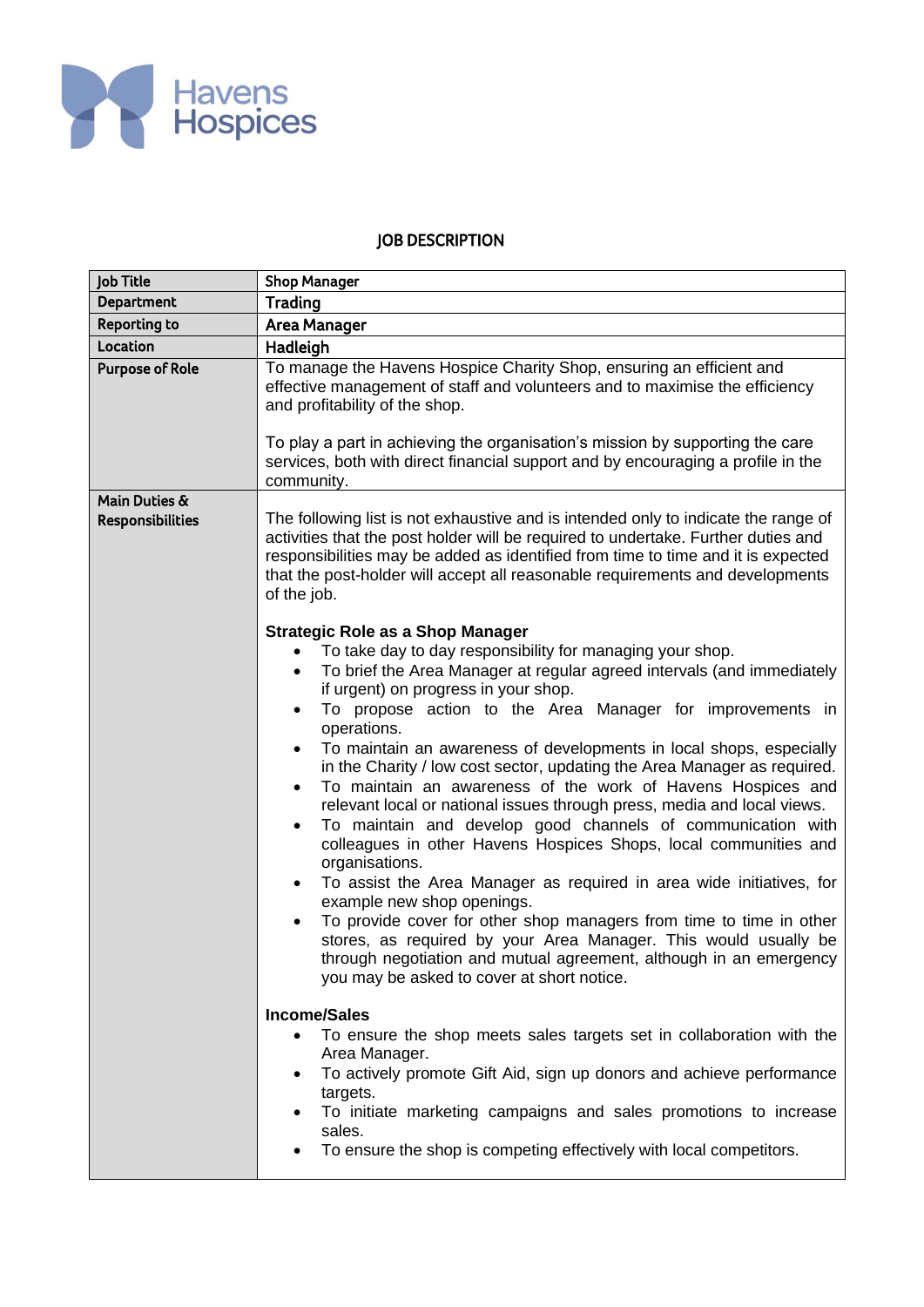| <b>Judgement &amp; Decision Making</b>                                                                                                                                                                                  |
|-------------------------------------------------------------------------------------------------------------------------------------------------------------------------------------------------------------------------|
| To make day $-$ to $-$ day decisions to ensure the successful and safe                                                                                                                                                  |
| trading operation of the shop.                                                                                                                                                                                          |
| To decide, without reference, but with procedural guidelines, what<br>$\bullet$<br>prices to charge for individual items to maximise both turnover and<br>income.                                                       |
| To ensure that all activities are carried out in harmony with Havens<br>$\bullet$<br>Hospices mission and values and within the spirit of it's equal<br>opportunities policy.                                           |
| <b>Premises</b>                                                                                                                                                                                                         |
| Hold shop keys, opening and closing the premises for trading hours,<br>$\bullet$<br>ensuring that the hours are strictly adhered to, and responding to                                                                  |
| emergency call out if, and when necessary.<br>Ensuring the shop is kept clean and tidy and goods are displayed in an<br>$\bullet$                                                                                       |
| attractive and presentable manner.<br>To ensure the security of Shop takings.<br>$\bullet$                                                                                                                              |
| To provide the best circumstances for the personal security of staff and<br>$\bullet$<br>volunteers.                                                                                                                    |
| To ensure that security procedures are understood and implemented<br>$\bullet$<br>by all staff and volunteers.                                                                                                          |
| Ensure that all statutory responsibilities are met, including Fire and<br>$\bullet$<br>Health & Safety regulations.                                                                                                     |
| To inform Area Manager of necessary repairs and maintenance, agree<br>$\bullet$<br>action plan and costs, organise for work to take place using authorised<br>contractors.                                              |
| <b>Stock Management</b>                                                                                                                                                                                                 |
| To supervise and maximise the efficiency of the collection system.                                                                                                                                                      |
| To ensure the highest possible resale value of donated stock.<br>Accept, sort, price and display goods for sale to maximise income<br>within agreed guidelines.                                                         |
| To ensure that all goods sold comply with safety and other legislative<br>$\bullet$<br>requirements.                                                                                                                    |
| Identify and arrange for a valuation of goods that night be valuable<br>$\bullet$<br>ensuring Area managers awareness.                                                                                                  |
| To apply company display, merchandising and window dressing<br>$\bullet$<br>standards.                                                                                                                                  |
| To control stock density and rotation.<br>$\bullet$<br>To initiate local stock and sales promotions.                                                                                                                    |
|                                                                                                                                                                                                                         |
| <b>Staff Responsibility</b><br>To lead and develop the staff and volunteers in your shop, encouraging                                                                                                                   |
| effective communication, setting objectives and helping to foster a<br>positive team spirit through regular team meetings.                                                                                              |
| To ensure that the shop is adequately staffed at all times, including<br>$\bullet$<br>days off, lunch breaks, and holidays in order to maintain levels of                                                               |
| service and ensure cover for own holiday periods.                                                                                                                                                                       |
| In association with the Volunteer Services Manager and the Area<br>$\bullet$<br>Manager, recruit, train, support and coordinate the work of the staff and<br>volunteers in accordance with Havens Hospices policies and |
| procedures.<br>Conduct appraisals and performance reviews as and when required.<br>$\bullet$                                                                                                                            |
| To be responsible for the day to day health & safety and welfare of                                                                                                                                                     |
| staff, including yourself, volunteers, visitors and customers.<br>To ensure that staff and volunteers are adequately trained to enable<br>them to fulfil their duties effectively.                                      |
| <b>Supervision and co-ordination of Volunteers</b>                                                                                                                                                                      |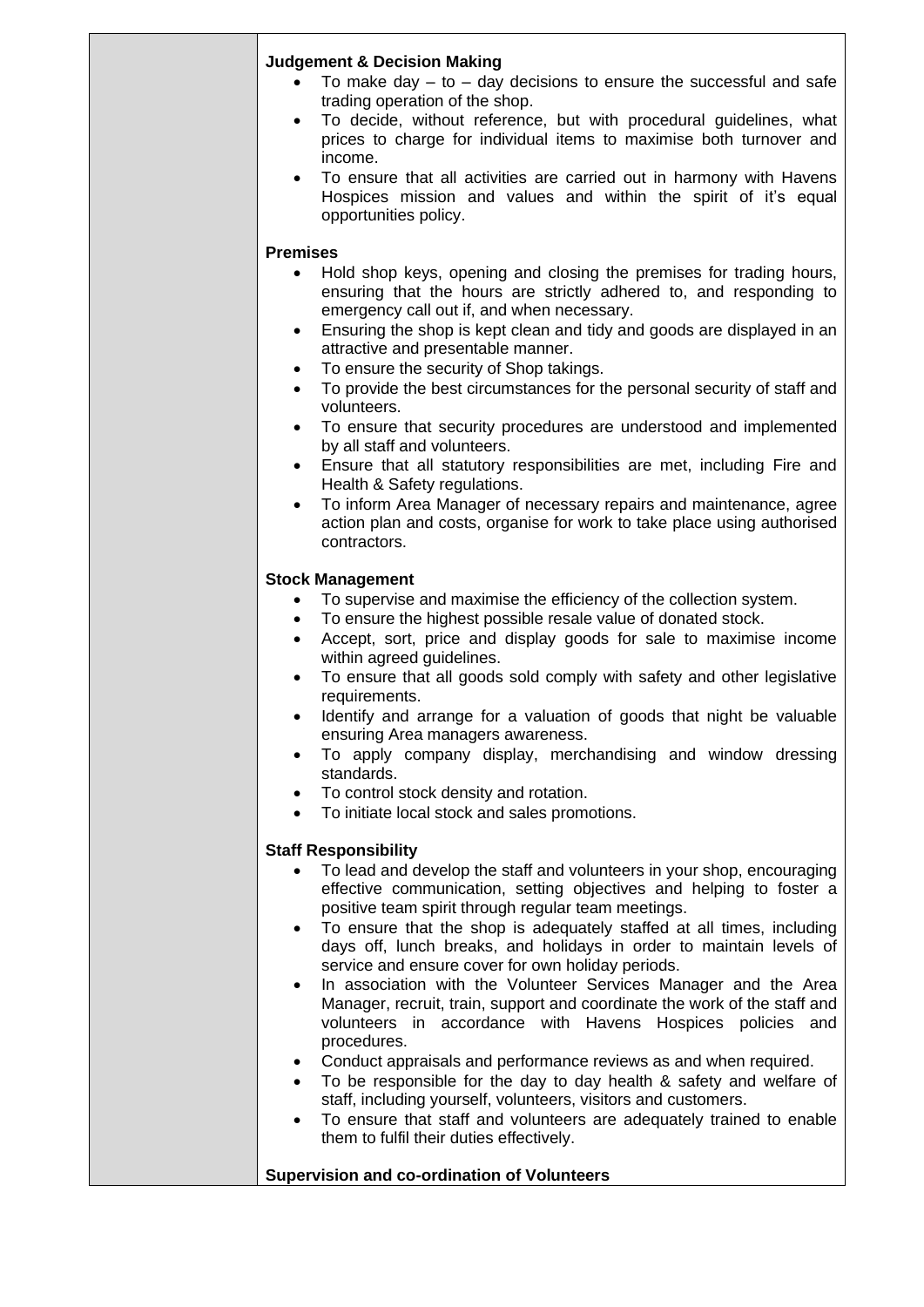| In association with the Volunteer Services Manager, recruit, train,<br>$\bullet$<br>support and coordinate the work of the staff and volunteers in<br>accordance with Havens Hospices policies and procedures.<br>Responsible for ensuring that volunteers have a clearly defined task,<br>sufficient direction and work to do in the support of all team members<br>Provide regular supervision and guidance for all volunteers working in<br>$\bullet$<br>the department<br>Provide training identified on an ongoing basis<br>$\bullet$<br>Keep them in touch with all training and recruitment opportunities,<br>$\bullet$<br>Havens Hub, Volunteer Forum dates and all events (ensuring they feel<br>valued and part of the organisation)<br>Provide office based volunteers with structured supervision on a bi-<br>$\bullet$ |
|-------------------------------------------------------------------------------------------------------------------------------------------------------------------------------------------------------------------------------------------------------------------------------------------------------------------------------------------------------------------------------------------------------------------------------------------------------------------------------------------------------------------------------------------------------------------------------------------------------------------------------------------------------------------------------------------------------------------------------------------------------------------------------------------------------------------------------------|
| monthly basis<br>Send reminders to or telephone some volunteers (because of their<br>$\bullet$<br>personal circumstances) of appointments or commitments they have<br>undertaken<br>Send out birthday cards and Christmas cards to all our volunteers<br>$\bullet$                                                                                                                                                                                                                                                                                                                                                                                                                                                                                                                                                                  |
| <b>Public Relations</b><br>Identify local publicity opportunities with Area Managers to take<br>$\bullet$<br>advantage of those opportunities.<br>Collaborate with the Area Manager to organise special events and / or<br>$\bullet$<br>promotions.<br>Publicise the shop, enhance the image of Havens Hospices through a<br>professional and high quality service.<br>Maintain good relations with the public.                                                                                                                                                                                                                                                                                                                                                                                                                     |
| Administration<br>To complete daily / weekly sales returns and brief Area Managers as<br>$\bullet$<br>required.<br>To ensure shop costs do not exceed agreed budget.<br>$\bullet$<br>To apply Trading Standards Regulations in the shop and ensure staff<br>$\bullet$<br>are aware of these.<br>To apply cash & control procedures.<br>$\bullet$<br>To control and requisition shop supplies.<br>$\bullet$<br>To process post.<br>To bank takings using agreed banking procedures.<br>Ensure the security of stock and cash on the premises and report any<br>shortfalls to the Area Manager.                                                                                                                                                                                                                                       |
| <b>Health &amp; Safety</b><br>Ensure that all staff and volunteers adopt a safe working practice in<br>accordance with Havens Hospices Health & Safety policy.<br>Ensure that all incidents and injuries are recorded and reported to the<br>$\bullet$<br>Area Manager in accordance with RIDDOR.<br>Work with the Area Manager to ensure any Health & Safety issues are<br>$\bullet$<br>resolved quickly and effectively.                                                                                                                                                                                                                                                                                                                                                                                                          |
| <b>Team / Organisational Work</b><br>To foster a good working relationship with all Trustees, Executive and<br>$\bullet$<br>department staff with whom the job interacts.<br>To be responsible for conforming to the policies and procedures as set<br>$\bullet$<br>out in the staff handbook, including health & safety requirements and<br>attending courses as directed<br>To attend staff meetings as required.                                                                                                                                                                                                                                                                                                                                                                                                                 |
| <b>Personal Development</b><br>To participate in annual appraisals<br>To identify own on-going educational needs and discuss with the Area<br>٠                                                                                                                                                                                                                                                                                                                                                                                                                                                                                                                                                                                                                                                                                     |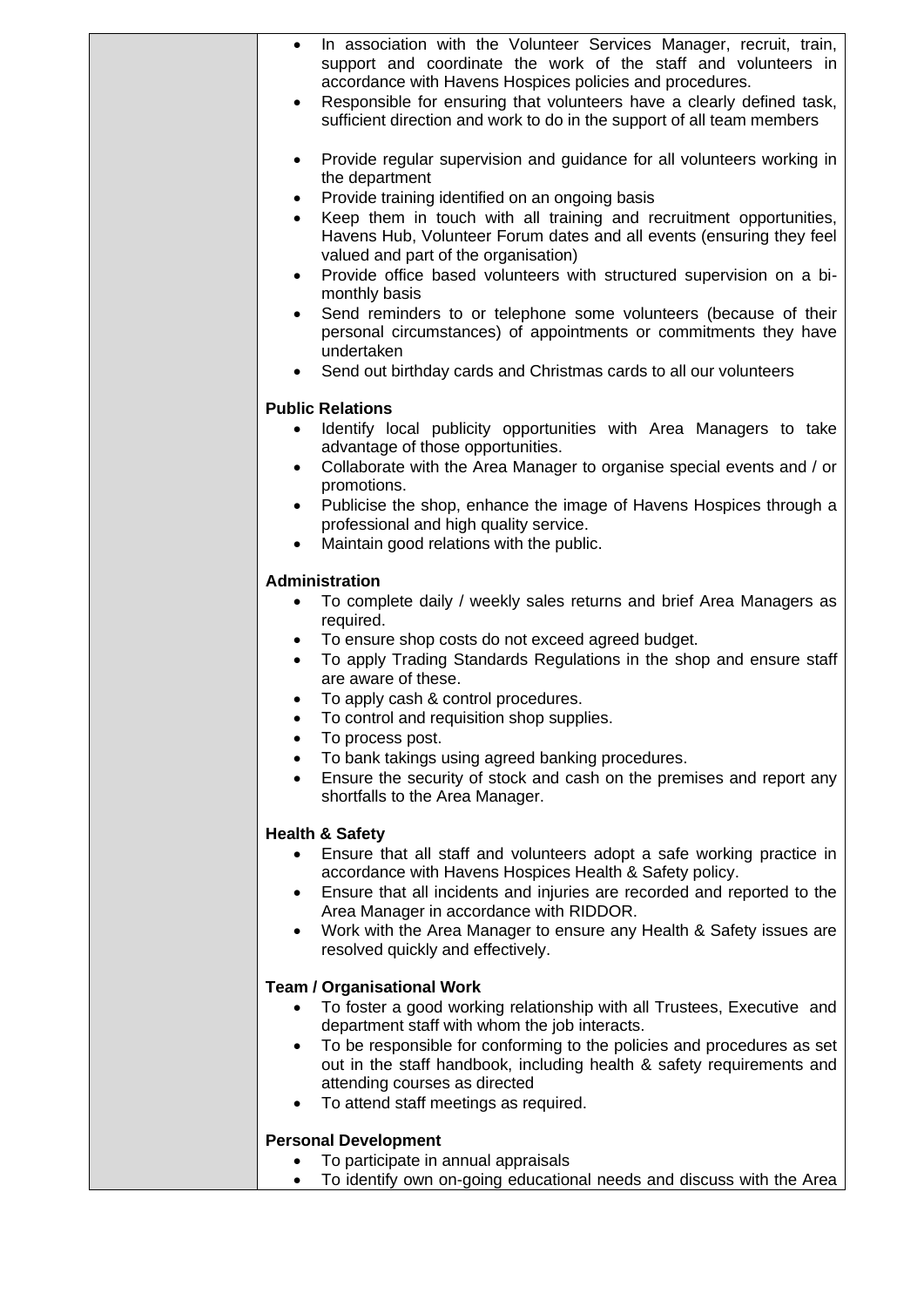|                                          | Manager to achieve those development needs<br>To be prepared to develop skills and competencies that are required to<br>$\bullet$<br>meet the demands of the role as it evolves over time period. |         |         |         |         |         |  |
|------------------------------------------|---------------------------------------------------------------------------------------------------------------------------------------------------------------------------------------------------|---------|---------|---------|---------|---------|--|
| <b>Personal Specification</b>            | <b>Essential</b>                                                                                                                                                                                  |         |         |         |         |         |  |
| & Skills                                 | 3 years experience in a retail environment (clothes and goods) as an Assistant<br>Shop Manager or Shop Manager                                                                                    |         |         |         |         |         |  |
|                                          | 3 years experience in managing a team                                                                                                                                                             |         |         |         |         |         |  |
|                                          | Experience of working with Volunteers                                                                                                                                                             |         |         |         |         |         |  |
|                                          | GCSE level qualifications in Maths and English                                                                                                                                                    |         |         |         |         |         |  |
|                                          | Fully IT literate and competent in word processing, spreadsheet, report<br>writing/presentation and electronic diary software.                                                                    |         |         |         |         |         |  |
|                                          | Good numeracy skills                                                                                                                                                                              |         |         |         |         |         |  |
|                                          | Excellent relationship building and interpersonal skills                                                                                                                                          |         |         |         |         |         |  |
|                                          | First class written and verbal communication skills                                                                                                                                               |         |         |         |         |         |  |
|                                          | Organised and disciplined in structuring work and documentation                                                                                                                                   |         |         |         |         |         |  |
|                                          | Ability to plan, prioritise and meet deadlines                                                                                                                                                    |         |         |         |         |         |  |
|                                          | Good team player                                                                                                                                                                                  |         |         |         |         |         |  |
|                                          | Ability to work in a culturally diverse and changing environment                                                                                                                                  |         |         |         |         |         |  |
|                                          | Self starter with drive                                                                                                                                                                           |         |         |         |         |         |  |
|                                          | Committed to maintaining confidentiality                                                                                                                                                          |         |         |         |         |         |  |
|                                          | Committed to and/or respectful of Haven's Christian ethos and care philosophy                                                                                                                     |         |         |         |         |         |  |
|                                          | <b>Committed to Equal Opportunities</b>                                                                                                                                                           |         |         |         |         |         |  |
|                                          | Enthusiasm                                                                                                                                                                                        |         |         |         |         |         |  |
|                                          | 'Can do' attitude                                                                                                                                                                                 |         |         |         |         |         |  |
|                                          | Car owner / driver or have access to own transport                                                                                                                                                |         |         |         |         |         |  |
|                                          | Willing to travel occasionally                                                                                                                                                                    |         |         |         |         |         |  |
|                                          | <b>Desirable</b>                                                                                                                                                                                  |         |         |         |         |         |  |
|                                          | Experience of working in the Charity sector                                                                                                                                                       |         |         |         |         |         |  |
|                                          | Budgetary control experience                                                                                                                                                                      |         |         |         |         |         |  |
|                                          | 'A' level qualifications                                                                                                                                                                          |         |         |         |         |         |  |
| <b>Expected Behaviour (Competencies)</b> |                                                                                                                                                                                                   |         |         |         |         |         |  |
| <b>Core Competencies</b>                 |                                                                                                                                                                                                   | Level 1 | Level 2 | Level 3 | Level 4 | Level 5 |  |
| Working with Others                      |                                                                                                                                                                                                   |         |         | Χ       |         |         |  |
| <b>Planning and Analysis</b>             |                                                                                                                                                                                                   |         |         | X<br>X  |         |         |  |
| Managing Change<br><b>Customer Focus</b> |                                                                                                                                                                                                   |         |         | Χ       |         |         |  |
| Communication, Drive & Impact            |                                                                                                                                                                                                   |         |         | X       |         |         |  |
| <b>Advantage Competencies</b>            |                                                                                                                                                                                                   | Level 1 | Level 2 | Level 3 | Level 4 | Level 5 |  |
| <b>Managing Ambiguity</b>                |                                                                                                                                                                                                   |         |         |         |         |         |  |